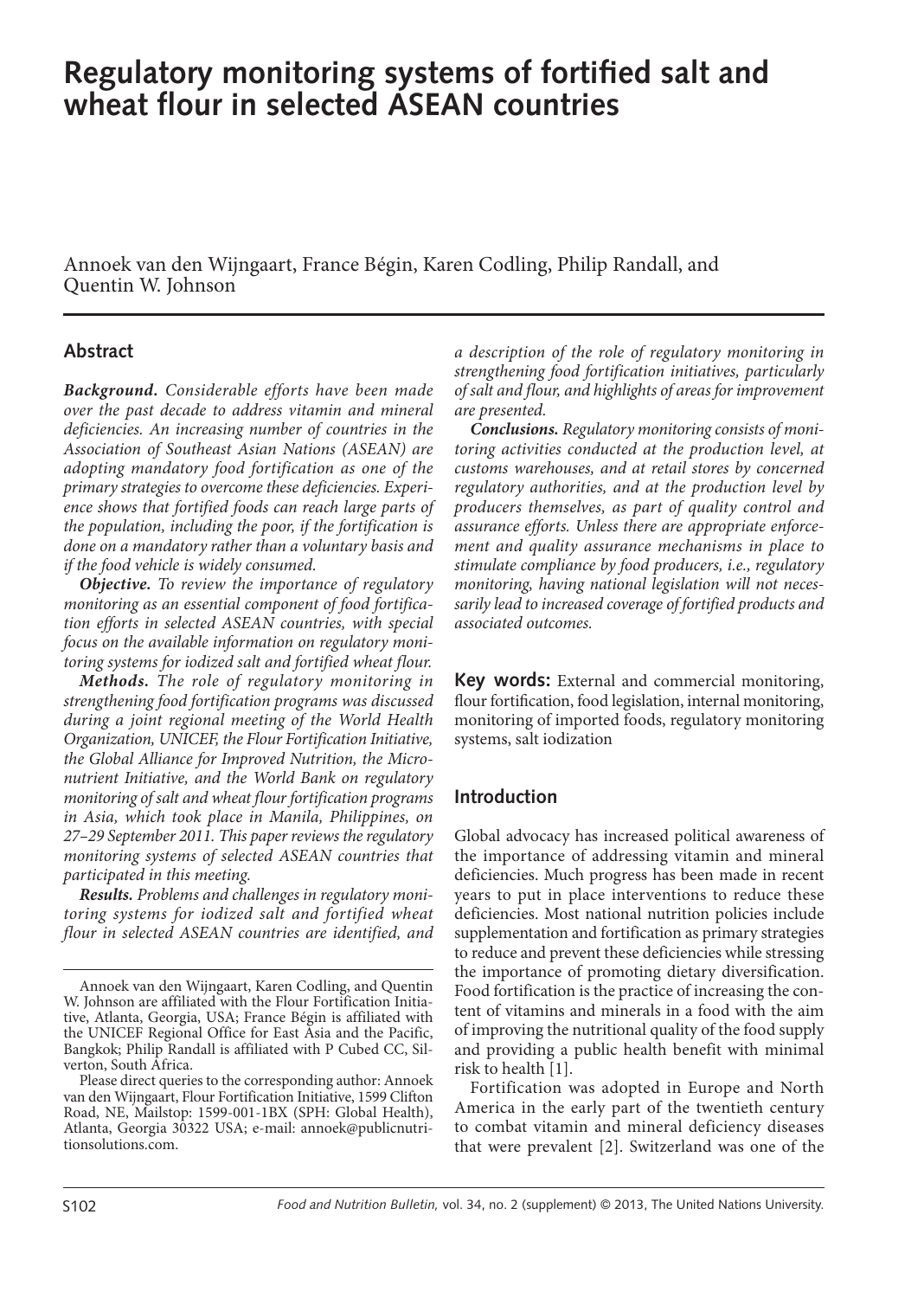first countries to fortify salt with iodine to eliminate iodine-deficiency disorders, and addition of vitamin A to margarine was introduced in Denmark in 1930. During the 1930s and 1940s, flour was fortified with iron and B vitamins in a number of countries in Europe and North America. Over time, effective fortification of foods has been responsible for the prevention or correction of a range of micronutrient deficiency diseases, such as iodine-deficiency disorders, iron deficiency, pellagra, beri beri, neural tube defects, etc. Even today in the United States, fortification and/or enrichment (which is synonymous with fortification and refers to the addition of micronutrients to a food that are lost during processing) contributes significantly to intakes of vitamins and minerals such as iron, vitamin D, and folate in the population [1, 3]. In less-developed and middle-income countries, fortification is also recognized as a sustainable strategy to improve the micronutrient status of populations, as indicated in national nutrition strategies from countries such as the Philippines and Vietnam [4, 5].

Currently there are 75 countries with mandatory wheat flour fortification. The fortified flour produced represents 30% of the world's wheat flour from industrial mills. The combined population that is reached through flour fortification is more than 2 billion [6]. Since 1990, households' access to iodized salt in lessdeveloped and middle-income countries has increased from 20% to 72%, and consequently from 2003 to 2012, the number of countries with adequate iodine intake increased from 67 to 107 [7, 8].

Food fortification has several practical advantages over other micronutrient interventions: it can be dovetailed into existing food production and distribution systems, it can increase the nutritional quality of foods or condiments that are widely consumed by the general public (usually referred to as mass fortification), and it does not require changes in eating habits. Mass fortification, when implemented under the right conditions, is recognized as one of the most cost-effective interventions to achieve a measurable impact on micronutrient status and related outcomes, with a cost–benefit ratio of 30:1 for salt iodization and 8:1 for iron fortification [9, 10]. One of the important conditions for implementation is that the government decides to make food fortification mandatory by law, i.e., food manufacturers are legally obliged to fortify particular foods with specified amounts of micronutrients in order to protect public health. Fortification can also be targeted when the food that is fortified is consumed by specific population subgroups, such as complementary foods for young children, supplementary foods for pregnant and lactating women, rations for displaced populations, or subsidized or free food for the poor [1]. Any food fortification effort calls for partnerships between the public and private sectors [11].

In the Association of Southeast Asian Nations (ASEAN), an increasing number of countries are adopting mandatory food fortification as one of the strategies to address vitamin and mineral deficiencies. Salt iodization has been mandatory by law in most countries in ASEAN for the past 10 to 15 years. Malaysia and Vietnam, which currently do not have mandatory salt iodization, are considering changing their policy. Indonesia and the Philippines have implemented mandatory flour fortification for the past decade, and Malaysia and Vietnam are both considering adoption of mandatory flour fortification. Although fortification of oil with vitamin A is mandatory in several Middle Eastern and West African countries, among ASEAN countries only the Philippines has mandatory oil fortification, although Indonesia currently has voluntarily oil fortification (with a plan to make it mandatory in 2013). For many ASEAN countries, rice is the logical food vehicle for fortification, with six ASEAN countries plus China accounting for more than 50% of global rice production and consumption. However, currently only the Philippines has mandatory rice fortification, and this is not being universally implemented. In most Asian countries, mandatory universal rice fortification is constrained by feasibility and cost issues [12] (**table 1**).

Experience from the region reflects lessons learned globally: fortified foods reach more of the population, including the poor, if they are fortified on a mandatory rather than a voluntary basis. This is illustrated by Thailand, which until recently was without mandatory salt iodization and had household coverage rates of iodized salt of around 45%, compared with 88% on average for neighboring countries [13]. Between 1994 and 2005, the proportion of Vietnamese households consuming iodized salt rose steadily from 25% to over 90%, following a decree stipulating the iodization of all salt for direct human consumption and food preparation. However, in 2005, with the belief that iodine-deficiency

| TABLE 1. Mandatory food fortification in ASEAN countries |  |
|----------------------------------------------------------|--|
|----------------------------------------------------------|--|

| Salt iodization       | Staple foods fortified  |
|-----------------------|-------------------------|
| No                    |                         |
| Yes                   |                         |
| Yes                   | Flour, $oil^a$          |
| Yes                   |                         |
| No (only in 2 states) |                         |
| Yes                   |                         |
| Yes                   | Flour, oil, rice, sugar |
| N <sub>0</sub>        |                         |
| Yes                   |                         |
| No                    |                         |
|                       |                         |

*a*. Oil is currently fortified on a voluntary basis, but fortification will be made mandatory in 2013.

*b*. Malaysia and Vietnam are planning to make salt iodization and flour fortification mandatory nationwide.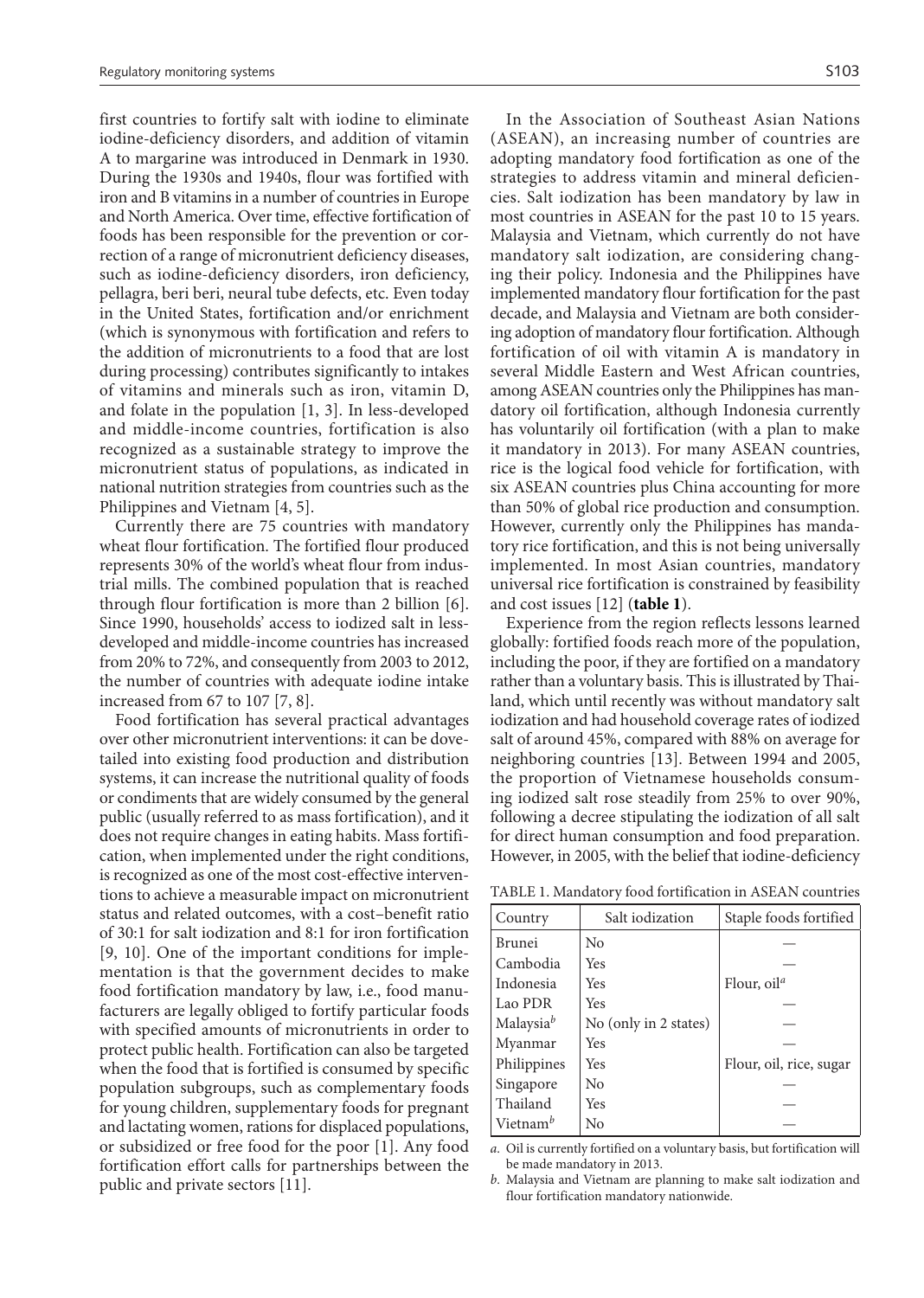disorders had been eliminated, the legislation was revised to make salt iodization voluntary. Household use of iodized salt fell dramatically to a current level of just 45% [14]. The situation is similar for flour fortification; in Indonesia and the Philippines, which have mandatory flour fortification, at least 90% of all flour is fortified, whereas in Malaysia, where fortification is voluntary, only about 9% of flour is fortified [6].

However, having mandatory national legislation will not automatically lead to increased coverage of fortified products and associated outcomes. It is of equal importance to have proper enforcement and quality assurance mechanisms in place to stimulate and check compliance by food manufacturers. These mechanisms together are known as regulatory monitoring systems. Available information on regulatory monitoring systems for iodized salt and fortified wheat flour in ASEAN countries indicates problems and challenges, such as a lack of clarity on roles and responsibilities between different government agencies in external monitoring, a lack of resources for regulatory monitoring, poorly established or badly designed protocols and systems for regulatory monitoring, and insufficient qualified laboratory resources and expertise to test product samples. These problems, which undermine existing and possible future salt iodization and wheat flour fortification efforts, were discussed during a regional meeting on regulatory monitoring of salt and flour fortification programs in Asia.\*

This paper describes the role of regulatory monitoring in strengthening food fortification programs, particularly of salt and flour, and highlights areas for improvement and the way forward in selected ASEAN countries that participated in the regional meeting.

# **Role of regulatory monitoring and evaluation in food fortification initiatives**

Monitoring and evaluation are essential components of food fortification systems and have to be designed and planned when food fortification is started. They provide an opportunity to assess the quality of food fortification, its impact on households and individuals, and nutritional goals. It is advised that data from monitoring and evaluation be used to improve the way food fortification initiatives are implemented [1, 15].

For food fortification to have a health impact, it is essential that the fortified food maintain its expected quality from the time of leaving the factory, during storage, and up to the time of consumption. Thus, the quality of a fortified food needs to be monitored at key points along the distribution system. The aim of this monitoring is to identify points at which the quality of the fortified food is compromised, such as during production due to improper mixing of the food and fortification premix or during distribution due to inappropriate storage [1]. **Figure 1** provides a schematic representation of a model monitoring and evaluation system for fortification schemes. It distinguishes two main categories of monitoring; regulatory monitoring and household and individual monitoring. Household and individual monitoring is concerned with coverage and impact assessments and is not discussed in this article. It is important to note that unless regulatory monitoring is implemented to ensure that a quality product is reaching its consumers, there is limited value in undertaking coverage or impact assessments.

Regulatory monitoring, or food control, includes all monitoring activities at the production level (i.e., factories and packers), as well as monitoring at customs warehouses and retail stores. External and commercial monitoring is carried out by the relevant regulatory authorities at these locations. Internal monitoring refers to monitoring by the producers themselves, as part of quality control and assurance programs. The primary aim of regulatory monitoring in relation to food fortification is to ensure that the fortified foods meet the nutrient standards set prior to implementation [1].

There are three common ways in which regulatory monitoring or food control management systems are organized:

In the *multiple agency* approach, responsibilities for food control are shared between various government ministries (e.g., health, agriculture, commerce, trade, and industry) or across government agencies at different levels (central, regional, local). Involvement of multiple agencies in the food control system might have its challenges, as it takes time to develop and implement regulations, time to make changes, and time to act and coordinate unless there are urgent food safety issues.

In the *single agency* approach, all responsibility for protecting public health and food safety is combined into a single food control agency with clearly defined terms of reference.

In the *integrated agency* approach, policy, risk assessment and management, development of standards and regulations, and coordinating functions are merged in a food safety and control agency at the national level, although responsibilities for food inspection and enforcement, education and training, etc. remain with existing agencies at the national, regional, and local levels [16].

<sup>\*</sup> WHO, UNICEF, Flour Fortification Initiative, GAIN, Micronutrient Initiative and the World Bank organized a regional meeting on the regulatory monitoring of salt and wheat flour fortification programs in Asia. The meeting took place in Manila, Philippines on 27-29 September 2011. Participants included salt and wheat flour producers, as well as representatives from Ministries of Health, Food and Drugs, Industry, Trade and Customs, and academia. The following ASEAN countries attended: Indonesia, Malaysia, Philippines, and Vietnam.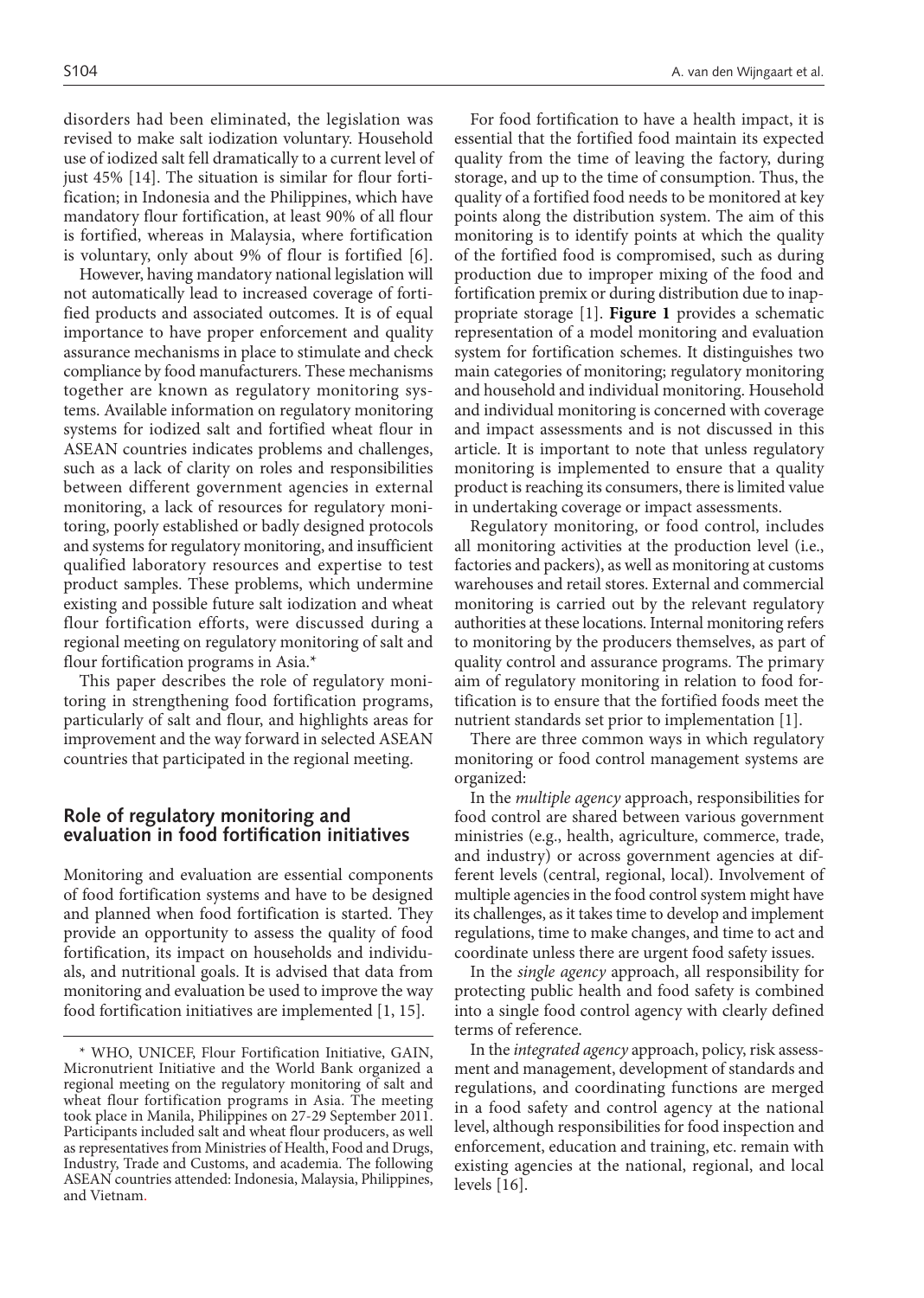

FIG. 1. Monitoring and evaluation system for food fortification. Source: Allen et al. [1]

# **Regulatory monitoring systems in ASEAN**

Countries in ASEAN have organized their regulatory monitoring systems in different ways: the Philippines is in the process of moving from a single agency system toward an integrated system, with the Food and Drug Administration (FDA) establishing national policies and local government authorities responsible for at least some of the monitoring and enforcement. Indonesia has a multiple agency system made up of the Ministry of Industry and the Badan Pengawas Obat dan Makanan (BPOM), which is the Indonesian National Agency of Drug and Food Control under the Ministry of Health, plus local government. The Ministry of Industry is responsible for production-level monitoring, although BPOM undertakes retail monitoring. Sometimes the two agencies conduct joint productionlevel monitoring. As in the Philippines, local government authorities also have some regulatory monitoring responsibilities. Vietnam has a single agency system under the Vietnam Food Administration (VFA) in principle, although food fortification programs to date have been regulated by "program agencies" such as the Hospital of Endocrinology for iodized salt and the National Institute of Nutrition for fish sauce, with subsequent implications for sustainability [16].

## **Food legislation**

Regulatory monitoring systems for fortified foods are based on national legislation, regulations, and standards, which establish requirements for foods and ideally also the expected roles and responsibilities of various stakeholders. The objectives of any food legislation are or should be the protection of health, protection of consumers' rights, and facilitation of trade in safe and healthy food. The development of food legislation has to be based on risk analysis principles. Food standards can be based either on Codex Alimentarius standards or on alternative independent, objective, and scientific risk assessments. Legislation has to be developed, evaluated, and revised in a comprehensive, open, and transparent manner, involving consultation with the public, the scientific community, and trading partners [1].

A legal framework for food fortification has to be underpinned by a Food Law, which is, ideally, brief but lays out the general principles. This legislation then has to be supported by technical regulations and standards that are based on the latest available science and/or accepted international norms. National governments should consider Codex Alimentarius standards when developing their own national food fortification standards so that they will be based on the best available science and so that trade is facilitated internationally. Food fortification standards (technical regulations) have to specify amounts and forms of micronutrients in order to ensure the effectiveness of food fortification; for example, the World Health Organization (WHO) has developed recommendations for wheat flour fortification that specify different levels of fortificants depending on flour consumption levels and also which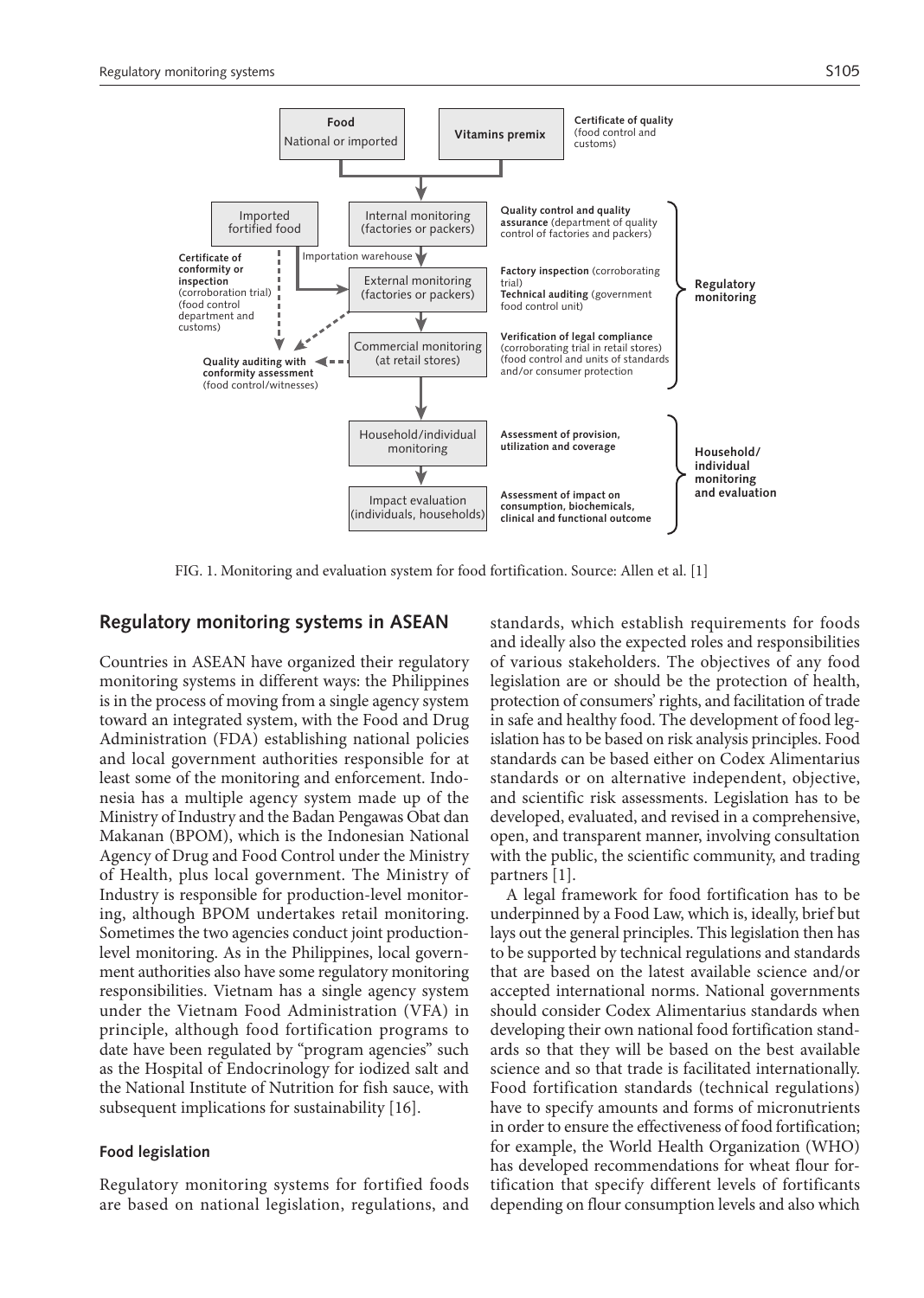iron fortificants will be used, taking into account global evidence of impact and their bioavailability [17].

Unlike the optimal model, Indonesia has a number of decrees and regulations that govern salt and wheat flour fortification, rather than a regulation under the Food Act. However, the standards for the fortified foods are separate from the original decree and can be changed without changing the original decree. Thus, Indonesia has a Food Act (1996), a Law on Food Labeling and Advertising (1999), and a Law on Food Safety, Quality and Nutrition (2004). For mandatory salt iodization, there is then a Presidential Decree mandating that all salt for human and livestock consumption needs to be iodized and a Ministry of Industry Regulation on Processing, Packaging and Labeling of Iodized Salt. There is also a mandatory food standard for "iodized consumption salt" (2010). In the case of mandatory wheat flour fortification, the Ministry of Health in 1998 issued a decree recommending all wheat flour produced and distributed in the country be fortified. In 2000, the Indonesian Bureau of Standards (BSN) issued a national quality standard (SNI) for flour, which included iron, folic acid, zinc, and vitamins  $B_1$ and  $B_2$ . In 2001, following a BSN and World Trade Organization (WTO) review, the Ministry of Industry issued a regulation mandating fortification of wheat flour as stipulated by the above-mentioned SNI. Since then, several further regulations have been issued by a variety of government agencies in support of the salt iodization requirement.\*

In contrast, Vietnam's legislative framework does follow the model approach. Although Vietnam does not yet have mandatory fortification of salt or wheat flour, a recently passed Food Safety Law (2010) paves the way for mandatory food fortification, and technical regulations are currently being developed that will make salt iodization and flour fortification mandatory. \*\*\*\*\*

Malaysia has a Food Act (1983) under which food regulations can be issued. Food Regulation 285 establishes a voluntary standard for iodized table salt or iodized salt. However, in Sabah and Sarawak states, this voluntary standard has been made mandatory.\*\*\*\* If Malaysia does adopt national mandatory salt iodization or mandatory wheat flour fortification, it will likely be through a similar Food Regulation.

In the Philippines, the legislation for food fortification is the result of two separate laws, which are not under a general food act. Republic Act No. 8172 mandates national salt iodization, and Republic Act No. 8976 mandates fortification of the staple foods rice, sugar, oil, and wheat flour. The standards for these fortified foods are included in these acts, which are supported by Implementing Rules and Regulations. However, for salt there has been already an amendment to the standard by way of an Administrative Order, and revised Implementing Rules and Regulations have also been issued. The way these acts are being implemented is currently being reviewed.\*\*\*\*\*

Having a national food and nutrition policy that indicates a role for food fortification is an optimal first step in the implementation of food fortification legislation. Food legislation has a tendency to be "work in progress," the Indonesian situation being a case in point. As gaps in the legislation are found, new requirements are created and small pieces of legislation are added to the legal framework. Over time, this convolution of the legal framework often makes managing the legislation unduly complex for regulatory monitoring authorities. The easiest option would be to totally rewrite food legislation, but this requires high-level government participation, which may not be forthcoming due to other priorities and would be very time-consuming. The other option is to systematically review existing legislation and make necessary amendments to ensure they are compatible with one another. Although this process can be implemented more quickly, as it uses lower-level officials, it is only a temporary measure, and the food fortification legislation still remains convoluted [16].

## **Internal monitoring**

Internal monitoring refers to quality control and quality assurance practices as conducted by industry, i.e., producers, importers, and packers. Quality control is product-oriented and focuses on defect identification, whereas quality assurance is process-oriented and focuses on defect prevention*.* Internal monitoring may thus be defined as a system to control all parts of the milling/salt production process to ensure the consistent production of flour/salt that meets both regulatory and commercial requirements. As such, internal monitoring does not involve only one test or one check, but is made up of a variety of components and mechanisms, including premix procurement and storage controls, feeder and dosifier installation, feeder calibration, feed rate calculations, process controls (such as check weighing of premix addition), record keeping, and laboratory analysis. It also includes quantitative tests for vitamins and minerals in wheat flour and iodine in salt [16].

<sup>\*</sup> Jack Bagriansky. 2011. Review of legal and regulatory framework for food fortification in Indonesia. Submitted to GAIN.

<sup>\*\*</sup> Tran Khanh Van. 2011. Report on review of legal and regulatory monitoring system for fortified food in Vietnam. Submitted to GAIN.

<sup>\*\*\*</sup> Personal communication UNICEF Vietnam.

<sup>\*\*\*\*</sup> Karen Codling for UNICEF EAPRO. Review of National Legislation for Universal Salt Iodization, South Asia and East Asia and the Pacific. March 2013 (draft).

<sup>\*\*\*\*\*</sup> Philip Randall. 2010. Review of regulatory monitoring system for fortified foods in the Philippines. Submitted to **UNICEE**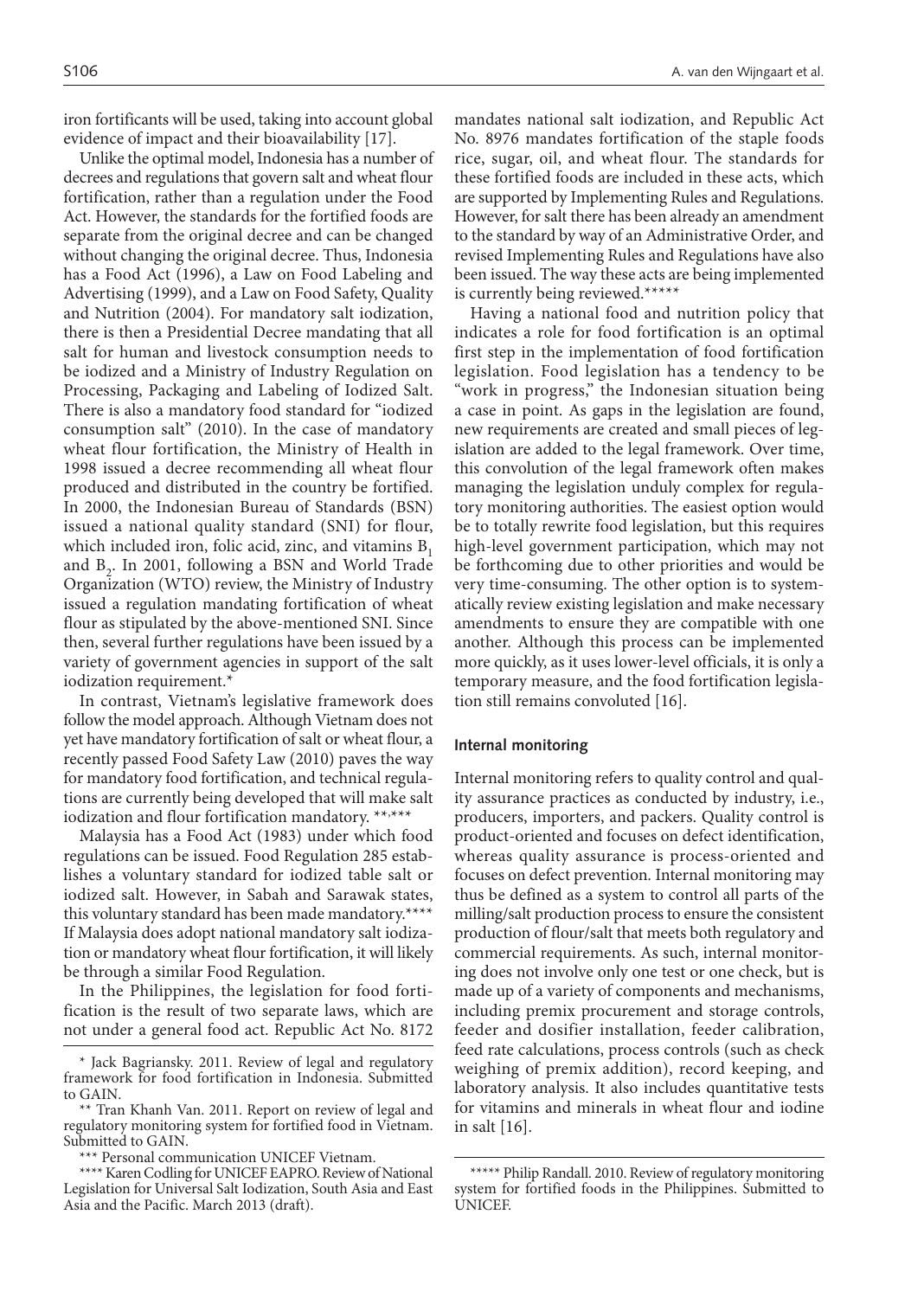Internal monitoring systems tend to be better in larger production facilities that have the capacity and resources to establish strong procedures and qualified personnel to undertake them.

In Indonesia, approximately 60% of total salt is produced in large-scale facilities that have good process control procedures, laboratories, and qualified laboratory staff. The remaining 40% of salt is produced by small- and medium-scale processors that do not have the laboratory facilities to make regular quantitative measurements of iodine levels in produced salt and often do not have any process checks or controls. In contrast, all flour in Indonesia is milled in large, sophisticated domestic mills or is imported. The Indonesian mills purchase premix from reputable companies and have strong process control systems with laboratories on site. In addition to regular testing of representative samples in their own laboratory, most mills periodically send samples for verification analysis by external, accredited laboratories. Through these multiple processes, Indonesian mills have a relatively strong internal monitoring system. The situation is very similar in the Philippines, where internal monitoring systems are strong in large salt factories and all the flour mills, whereas internal monitoring is weak or nonexistent in the numerous small- and medium-scale salt production and iodization facilities, which tend to be the primary source of non-iodized or inadequately iodized salt. In Malaysia too, all flour mills are large-scale, with good internal monitoring systems, which will enable good quality assurance of fortification if it becomes mandatory. The Vietnam salt industry is similar to that in Indonesia and the Philippines, with a large number of small and medium producers with limited or no internal monitoring systems. The majority of flour is milled in large mills with good capacity for internal monitoring [16].\*, \*\*

### **External and commercial monitoring**

External monitoring refers to the inspection, testing, and auditing activities carried out at production centers, factories and packers, and importation sites. Government authorities are responsible for external monitoring, which is implemented to assure that the production facility is able to produce a quality and safe product that meets national regulations. Thus, external monitoring must assess whether the facility has adequate raw materials, equipment, systems, and procedures in place to do this on a continuous basis. Contrary to popular perception, the objective of a monitoring visit is not to see if a sample collected on that day conforms to national regulations.

Rather, as noted above, external monitoring would aim to verify that internal monitoring is adequate and ongoing. Thus, a typical external monitoring system has the following components: mill or factory inspections (including review of records), sampling policies and procedures, laboratory analysis, and enforcement procedures. A common problem in and also outside ASEAN, especially related to salt iodization, is that often smaller salt producers are not legally registered and hence are not officially known to the government, so that inspection and testing of production facilities does not take place [16].

Commercial monitoring is also the responsibility of government and is conducted at the level of retail stores and markets. The purpose is to verify that the fortified products, or any foods, comply with national standards at the point where consumers access them. It is important to keep in mind that fortification takes place at the food processor, not at the markets or retail outlets. Thus, problems in the fortification process can only be addressed at the level of the food processor. Furthermore, there are far fewer mills and salt factories than markets and retail outlets. Thus, limited resources for monitoring would ideally focus on ensuring that all domestically produced food meets national regulations before it leaves the production facility or that all imported food meets national regulations before leaving the point of importation. This is more efficient and easier than trying to identify substandard foods in the market and then tracing them back to the production or import source. Commercial monitoring is mainly helpful when foods are coming from unknown sources (which cannot be monitored), such as illegal imports or from nonregistered producers [16].

In the Philippines, the external monitoring system for iodized salt and fortified flour suffers from a general lack of resources and ongoing reorganization of the newly formed Food and Drug Administration. The Philippines also has many non-licensed salt producers that are not monitored. These producers are often not licensed because they do not meet Good Manufacturing Practices (GMP). Yet there are limited efforts to help them improve their operating standards, and there is no political will to close them down. External monitoring of flour fortification is less problematic, but problems exist with the quality of laboratory analysis and the time taken to get laboratory results; yet these results are relied upon to hold imports in port and administer penalties to mills for noncompliance.\*\*\*

In Vietnam, external monitoring of salt iodization is not systematic and there appear to be no updated

<sup>\*</sup> Tran Khanh Van. 2011. Report on review of legal and regulatory monitoring system for fortified food in Vietnam. Submitted to GAIN.

<sup>\*\*</sup> Philip Randall. 2010. Review of regulatory monitoring system for fortified foods in the Philippines. Submitted to UNICEF.

<sup>\*\*\*</sup> Philip Randall. 2010. Review of regulatory monitoring system for fortified foods in the Philippines. Submitted to UNICEF.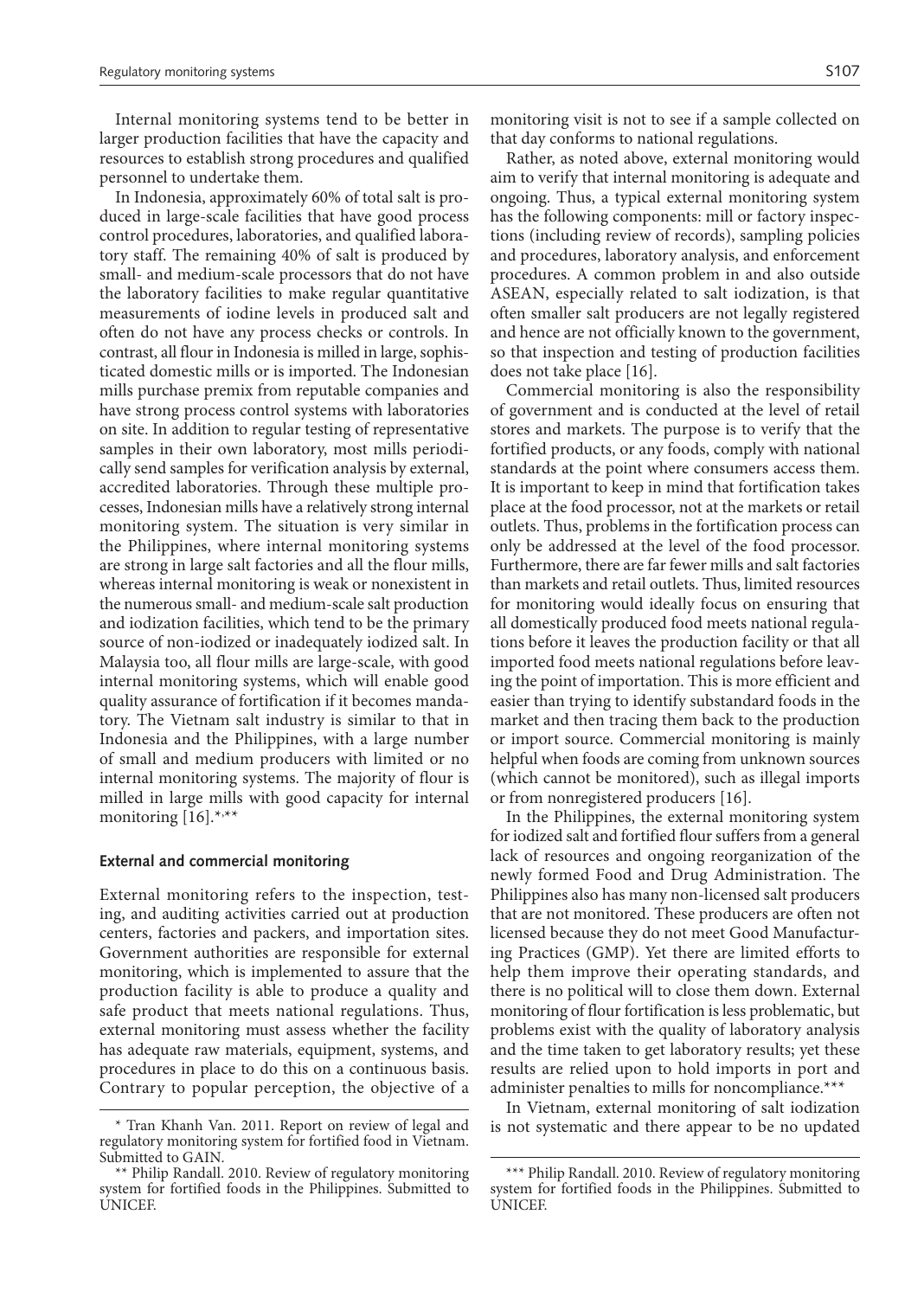guidelines on monitoring at the industry or market level. Moreover, the current guidelines have not been properly implemented\*. Clearer roles will hopefully be identified in a new decree on production and marketing of food-grade salt under the new 2010 Vietnam Food Safety Law.\*\*

Flour mills in Indonesia are inspected to check whether their production is in compliance with 16 SNI parameters, including 5 related to fortification. For salt producers, iodine content is one component of a comprehensive set of quality parameters outlined in the SNI. Production-level monitoring is primarily undertaken by the Ministry of Industry, which sees its role as supporting industry. Thus the results of these inspections are often kept confidential and used to improve performance rather than impose sanctions. BPOM, on the other hand, is an enforcement agency and will bring action against producers found in noncompliance with the SNI. The problem is, however, that BPOM's activities tend to focus on the retail level, as their mandate is to ensure food standards and safety for the consumer, whereas the solution to any problems found will usually lie at the production or import level.\*\*\*

#### **Monitoring of imported foods**

Monitoring of imported fortified foods requires the cooperation of customs officials, since the best inspection location is usually at the point of importation. Once imported foods are in the marketplace, it is much more difficult to identify and withdraw them. In some countries, importation points are limited, making control of imports much easier, but more often borders between countries are very porous and there are multiple locations where food crosses the border. In such cases, identifying imported foods that do not meet national regulations may only be possible in the marketplace.

Monitoring of imports must include review of all available documentation, including a certificate of analysis from the exporting country if available, to assess whether the imported food complies with national regulations. A certificate of analysis is an authenticated document, issued by an appropriate authority, that certifies the quality and purity of pharmaceuticals, foods, or animal and plant products being exported [18].

In addition, laboratory or quantitative testing will have to be applied, especially if there is no certificate of analysis. For example, it is advised to test all incoming salt quantitatively to verify if it is adequately iodized.

Imports of flour can usually be assessed on the basis of a certificate of analysis. Care is needed to ensure that all sampling and testing or collaborative protocols meet Codex Alimentarius and WTO standards, since imports that do not meet national regulations in principle will have to be rejected, which is then an international trade issue [19].

Malaysia has no domestic salt production, so all salt is monitored, and salt iodization is mandatory only in the states of Sabah and Sarawak. However, monitoring at the point of entry or retail level is not routine practice*.* It is not clear if the limited manpower of the responsible agency within the Ministry of Health for external monitoring is the only reason for this [16].

About two-thirds of all salt in the Philippines is imported, usually in a non-iodized form. It is then supposed to be iodized in country. Control of imports in the Philippines is therefore about trying to ensure that incoming non-iodized salt that will flow into the food system is iodized in a domestic salt processing facility. As already noted, however, many of these are not registered. In contrast, samples of imported flour are collected at the importer's warehouse prior to clearance for release. This process is coordinated closely in the Philippines between the Bureau of Customs and the FDA.\*\*\*\*

In Indonesia, the Customs Office of the Ministry of Finance monitors imported foods for compliance with their respective SNIs. Monitoring of imports is based on a certificate of analysis. Often the inspections are implemented in collaboration with BPOM. The infrastructure of both organizations is strong at major port facilities in Indonesia, but it is difficult to monitor shipments at small ports of entry throughout the country.\*\*\*\*\*

## **Laboratory analysis**

Laboratory analysis plays an important role in regulatory monitoring, both internal and external. However, the results of laboratory analysis are subject to several sources of variation and do not provide conclusive evidence of compliance or noncompliance. Over-reliance on laboratory results can therefore be very misleading and counterproductive to ensuring high-quality fortified food. Food inspectors will have to consider laboratory analysis in combination with additional critical information, including information obtained from mill or factory inspections [16].

In Indonesia, the task of laboratory analysis of fortified flour facing the authorities has been complicated

<sup>\*</sup> Tran Khanh Van. 2011. Report on review of legal and regulatory monitoring system for fortified food in Vietnam. Submitted to GAIN.

<sup>\*\*</sup> Personal communication UNICEF Vietnam.

<sup>\*\*\*</sup> Jack Bagriansky. 2011. Review of legal and regulatory framework for food fortification in Indonesia. Submitted to GAIN.

<sup>\*\*\*\*</sup> Philip Randall. 2010. Review of regulatory monitoring system for fortified foods in the Philippines. Submitted to UNICEF.

<sup>\*\*\*\*\*</sup> Jack Bagriansky. 2011. Review of legal and regulatory framework for food fortification in Indonesia. Submitted to GAIN.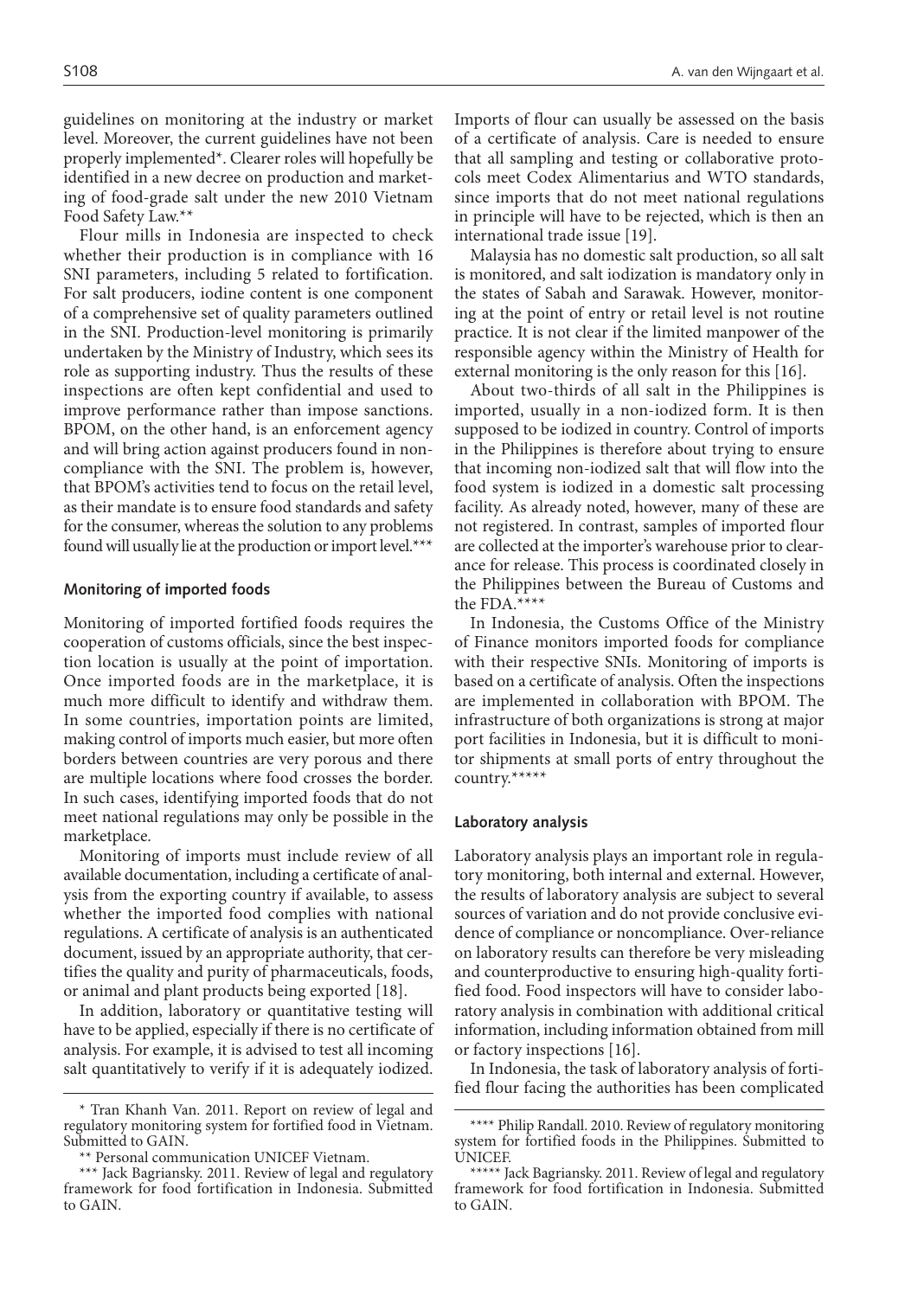by a regulatory approach specifying that all five micronutrients listed in the SNI be analyzed in each and every sample. As a consequence, investment of laboratory resources per sample is high. Moreover, considerable energy and resources are devoted to micronutrients that are exceedingly difficult to measure in flour because they are labile (such as the B vitamins) or added in minute quantities (such as folic acid), or because the margin of error in laboratory tests is exceedingly wide. Therefore, these results may not be reliable. More importantly, because these results are official—and potentially associated with legal action and damage to company image — industry must respond.\*

A technical solution, which is applied in South Africa [20] and other countries, would be to focus quantitative analysis on "marker" micronutrients such as iron that are easier to measure because they are added to flour at a higher level. If the vitamins and minerals are found in proper proportions in the premix, then the easier, less expensive, and more accurate analysis for iron can serve as a marker for the adequacy of other micronutrients. This recommended approach implies greater regulatory effort and focus on quality assurance of the premix and the associated certificate of analysis from the premix supplier [16].

#### **Non-laboratory testing methods and technologies**

In general, the gold standard for food testing, including testing for vitamin and mineral content, is a quantitative test in a laboratory. However, there are a number of non-laboratory methods of qualitative testing that determine the presence or absence of a vitamin or mineral (spot tests), or semi-quantitative measurement, which provides an approximation of vitamin or mineral content within a range.

Two examples of a spot test are the iodine spot test (usually referred to as the rapid test kit or RTK) and the red spot test for iron. With the RTK, a blue color indicates the presence of iodine. Due to differences in salt texture, purity, and color and inter-observer variation, it is unreliable to use the test kit to assess whether a representative salt sample has exceeded a minimum iodine level, although RTKs are often marketed as semi-quantitative methods. Certainly in regulatory monitoring, the test kit cannot be used both by producers for internal monitoring and by regulators for external monitoring. At best, the test kit can indicate if a certain batch of salt has been iodized, for example, as a screening step in retail monitoring.

In the red spot test for flour, dark red spots indicate the presence of added iron (the test does not identify

intrinsic iron). This test can detect the presence of all of the common iron fortificants in flour. Similar to the iodine spot test, it cannot indicate the level of iron. However, it does indicate that iron fortificant was added, and if this is premixed with other fortificants it indicates that the flour has been mixed with the fortification premix. If factory documents indicate that premix has been added in the right amounts, these records, together with the certificate of analysis of the premix and the results of the iron spot test, can be used together to confirm that the flour has probably been correctly fortified.

Spot tests have the advantage of being cheap and very fast, giving a yes or no answer in a matter of seconds. They can also be used by regulators to identify obvious representative non-compliant samples for further investigation.

Non-laboratory equipment also exists for quantitative measurement of iodine in salt that uses a low-cost spectrophotometer, such as the WYD Checker or the iCheck Iodine, to measure the intensity of the color created by the reaction of reagents with the iodine [21, 22]. Semi-quantitative and quantitative equipment also exists for measuring vitamin A in flour, oil, and sugar.

An increasing number of these new technologies can provide qualitative, semi-quantitative, and quantitative assessments without the need for sophisticated laboratories or highly trained laboratory staff. These new technologies make vitamin and mineral assessment cheaper, easier, and quicker but have disadvantages in terms of accuracy. Nevertheless, an important contribution of these non-laboratory techniques is that they make final product testing available to all, even small- and medium-scale producers. Some of the technologies that provide high-quality quantitative assessments could potentially also be endorsed for legal enforcement, which requires validated quantitative techniques [16].

# **Conclusions**

Although progress on food fortification is impressive in some ASEAN countries, the results are still fragile. Reviews of the regulatory monitoring situation in selected ASEAN countries show that there are several weaknesses that are undermining the effectiveness and sustainability of current fortification efforts. In several countries, government monitoring takes place primarily at the retail level, which is ineffective and inefficient. Existing legislation on food fortification often does not contain sufficient information on the roles and responsibilities of different regulatory agencies and how they ideally would collaborate. Nor does it describe fully the responsibilities of the industry. Both regulators and industry focus on end-product testing more than

<sup>\*</sup> Jack Bagriansky. 2011. Review of legal and regulatory framework for food fortification in Indonesia. Submitted to GAIN.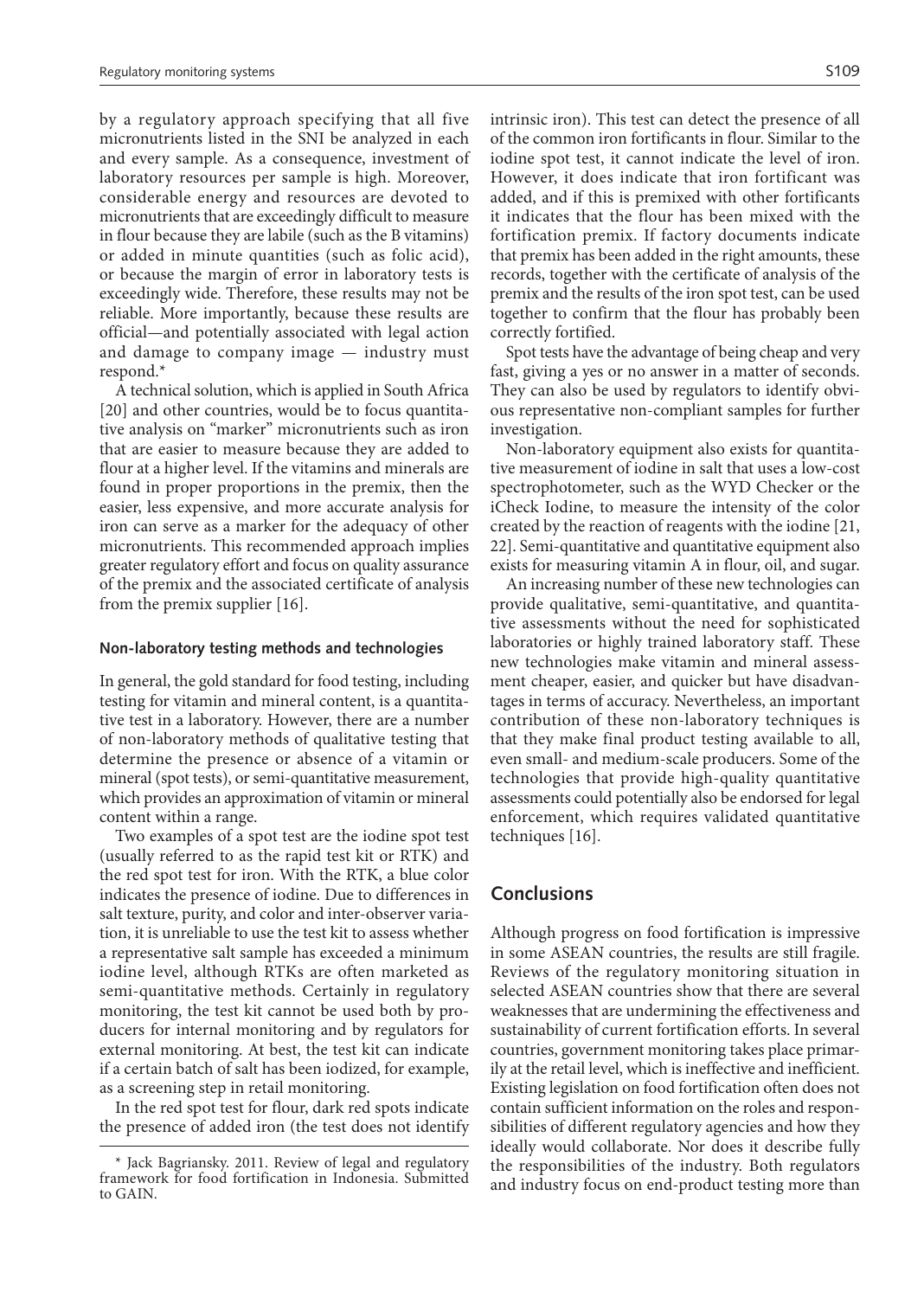process control and internal quality assurance systems. Another common problem is that regulatory monitoring is focused on facilities that are registered or have a license to operate, or on legal imports, rather than on the producers of all food available to consumers. This is especially relevant with regard to salt from nonregistered processing facilities.

Most countries recognize weaknesses with external monitoring, including lack of manpower and routine systems and over-reliance on and problems with laboratory analysis. Several countries have or are considering transferring some responsibility for external monitoring to provincial or district authorities. Such transfer accesses additional resources but also requires oversight and coordination to ensure that external monitoring is undertaken comprehensively, appropriately, and fairly throughout the country.

## **Way forward in regulatory monitoring of fortified salt and flour for ASEAN countries**

In several ASEAN countries, mandatory fortification programs for salt and flour have been ongoing for many years. Efforts to develop legislation, create public awareness, develop consumer demand, and increase supply are numerous and the same attention and resources should be put towards ensuring strong regulatory monitoring systems. Over the next few years, fortification programs will probably expand to include additional foods and condiments to address micronutrient deficiencies in populations. Strengthening regulatory monitoring systems will be critical to ensure the success of these fortification activities in improving the health and nutrition of the populations and the sustained overall impact of these efforts. Regulatory monitoring systems need to be designed taking into account the nature of the food processing industry as well as the country's legislative framework and the capacities of regulatory government authorities.

External monitoring of both salt and flour fortification remains far from perfect, and streamlining the monitoring closer to the production site, increasing the focus on process monitoring rather than laboratory results only, and providing sufficient resources for laboratories and technical personnel, as well as defining roles and responsibilities of regulatory agencies and the private sector, need to be prioritized. With decentralization already happening in several countries, coordination with subnational authorities (provincial or district) is also essential to ensure comprehensive and adequately resourced monitoring systems.

In light of recommendations coming from the regional workshop, observations from the country reviews, and the authors' own views, key areas for improvement and the way forward are highlighted below for both salt iodization and flour fortification.

## **Salt iodization**

The priority action needed in existing salt iodization systems is to ensure regulatory monitoring, both internal and external, of the facilities that produce the majority of the country's salt, whether they be all facilities in a certain geographic area (e.g., salt-producing area) or a group of facilities that have the majority of the market. In countries in which small- or mediumscale producers produce a large proportion of the salt, such as the Philippines, Indonesia, and Vietnam, the authorities are advised to enable these producers to become licensed so that they can be supported and monitored. In some situations, it may also be necessary to strengthen or set up associations or cooperatives of small processing facilities in order to increase their capacity to produce quality iodized salt. Lessons can be learned from the Cambodia experience, where development of a salt producers' association greatly increased the supply of iodized salt\*. Providing training and retraining on iodization systems and internal monitoring for both small-scale and larger salt processing facilities is recommended to build capacity to produce quality iodized salt in countries. In countries where salt is imported, there is a need to ensure the quality of imports through requirement of pre-shipment certificates of analysis and periodic analysis by at least semi-quantitative means.

## **Flour fortification**

Overall, the regulatory monitoring of wheat flour is much better than that of salt. However, the regulatory monitoring of mandatory wheat flour fortification in ASEAN countries could be improved by increasing the focus of monitoring on verification of the quality and addition of premix and other process monitoring instead of relying only on analyzing samples of fortified flour. Where there are problems with laboratory analysis of some micronutrients, it is advised to choose one micronutrient in the premix that can serve as a marker for the entire premix.

In Malaysia and Vietnam, where wheat flour fortification will become mandatory in the near future, it is necessary to plan ahead for proper mechanisms for regulatory monitoring with the relevant government and private sector actors. This will have to include training on internal monitoring with a special focus on process control, development of mechanisms and guidelines for routine external monitoring at the mill and retail levels, and dedication of appropriate resources for adequate and effective regulatory monitoring. Involvement of industry at the planning stage of mandatory flour fortification is also essential.

<sup>\*</sup> Conkle J, Carton T, Un S, Berdaga V. Case study on a decade of universal salt iodization in Cambodia. January 2012 (draft).